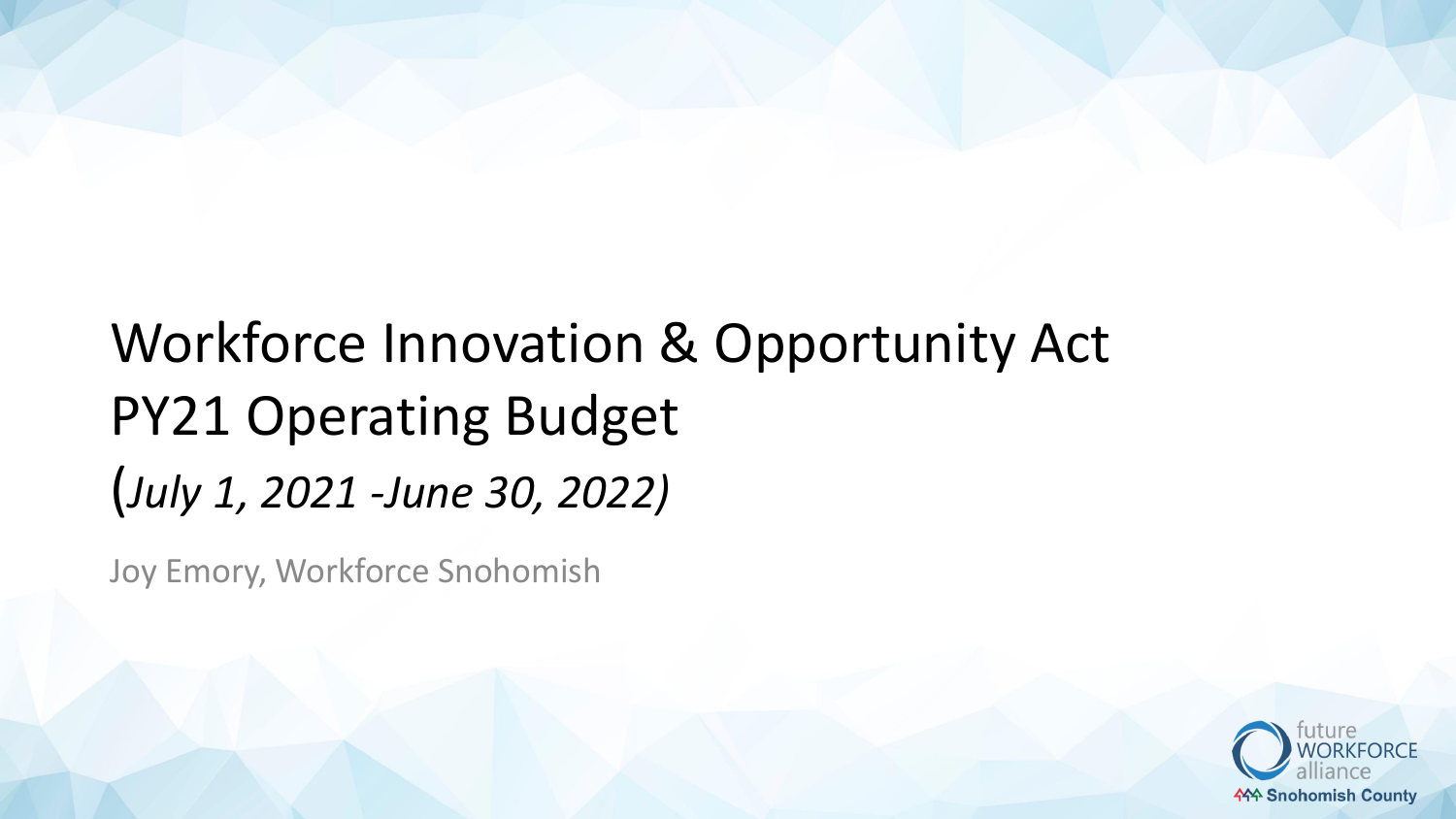## PY21 Budget Summary

- Increase in WIOA formula funding ~+30% for 2021 due to high unemployment and long-term unemployed in County.
	- PY21: \$5,031,127; PY20: \$3,854,655. Increase of \$1.18M (31%).
- Focus is on diversified funding strategies that align with and advance FWA and WFS strategic priorities around job seeker, employer and strategic partnerships.
- \$300,000 of budget allocated to support research and analysis, workforce system development, and FWA Strategic plan implementation.
	- 1 FTE to be hired by Workforce Snohomish to support data compliance and analytics.
- Ensure programs receive increased funding to address demand for services of job seekers, youth and businesses and support/enhance compliance.
- Be a good steward of our financial resources, given continued uncertainty pertaining to the pandemic and economic conditions.



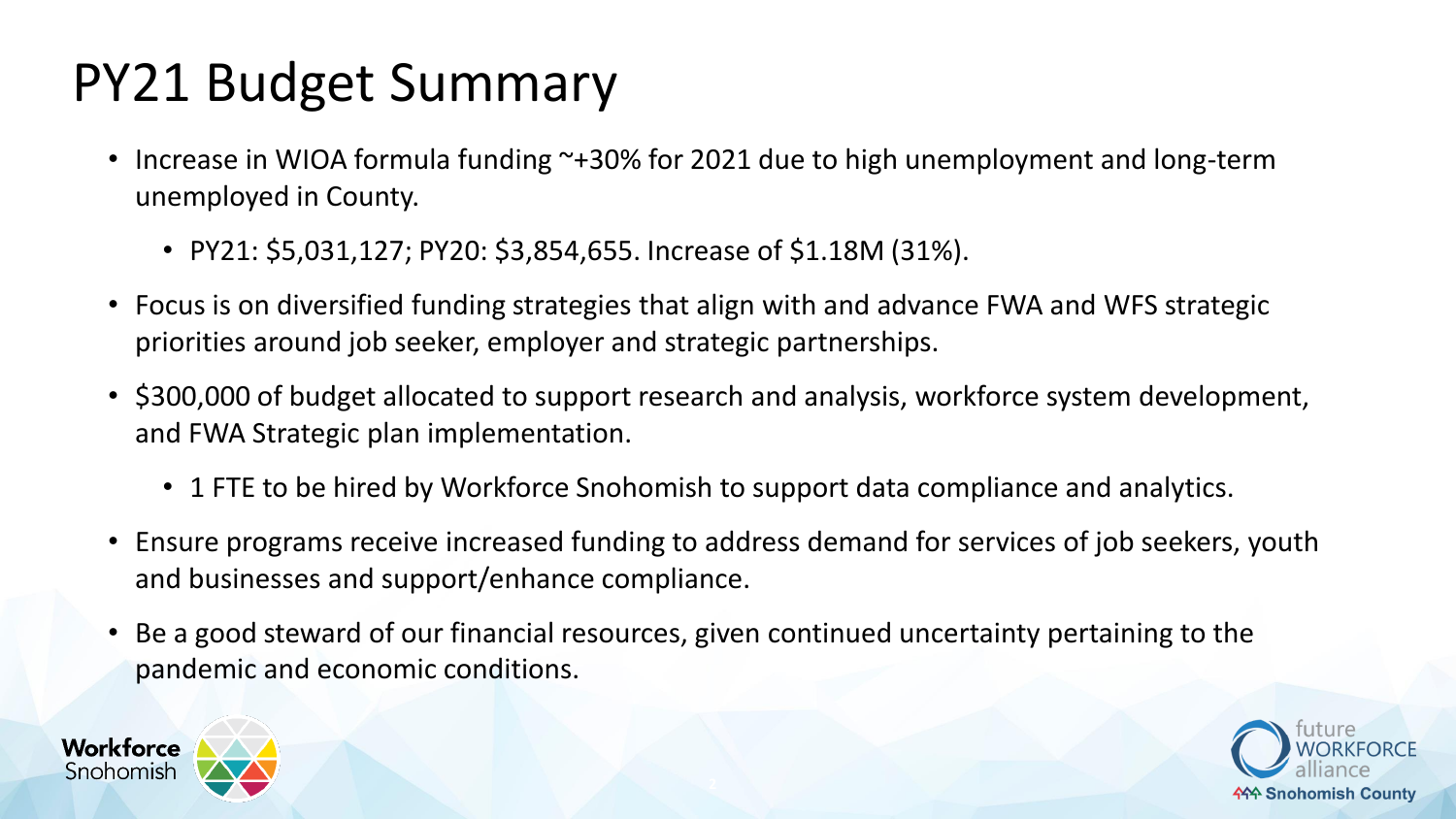## Workforce Snohomish Funding Streams



**Snohomish** 

**Workforce** 

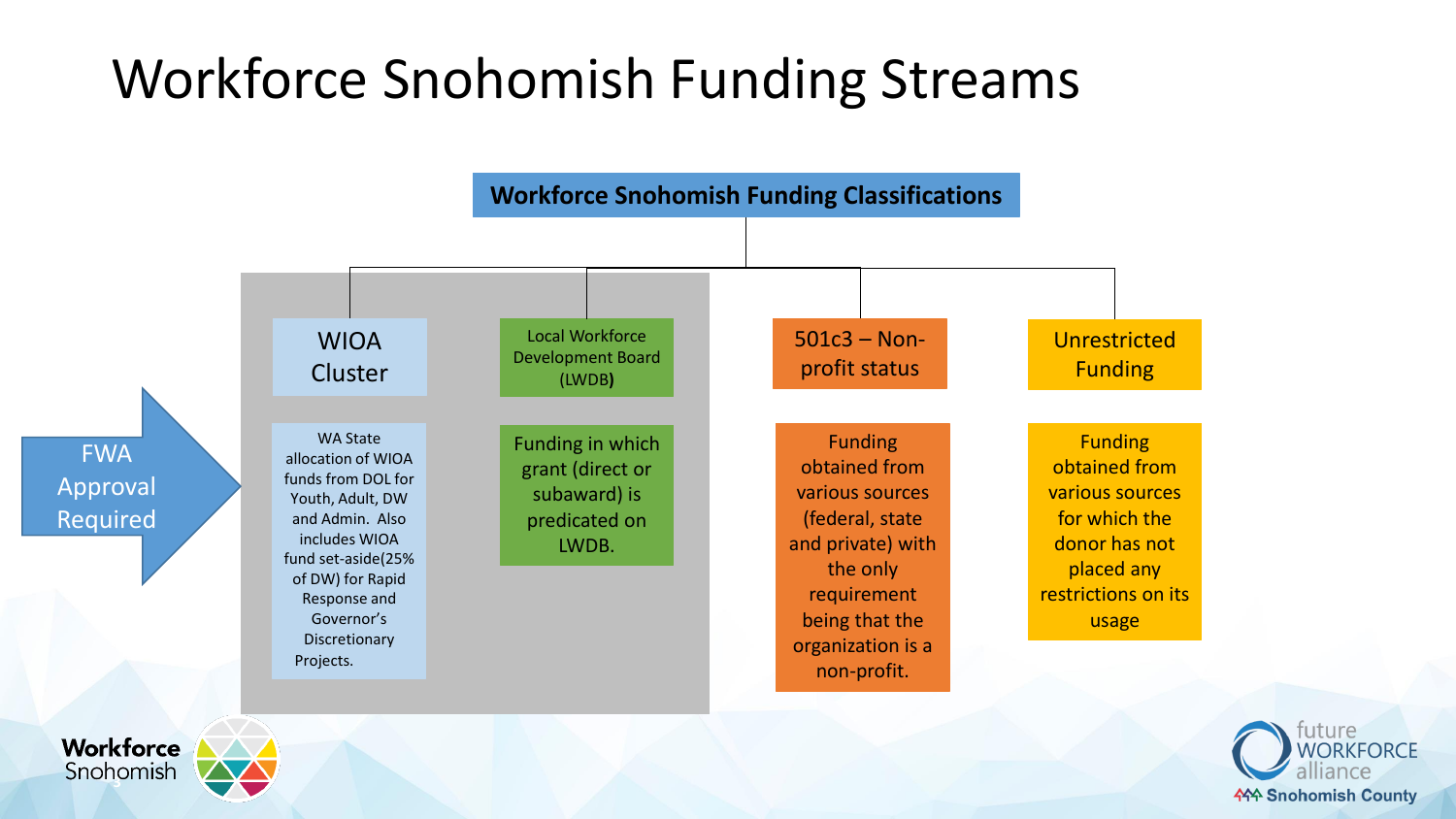### WIOA and Federal Grant Funding for PY21 *(Does not include PY20 carry-in or PY22 carry-forward)*







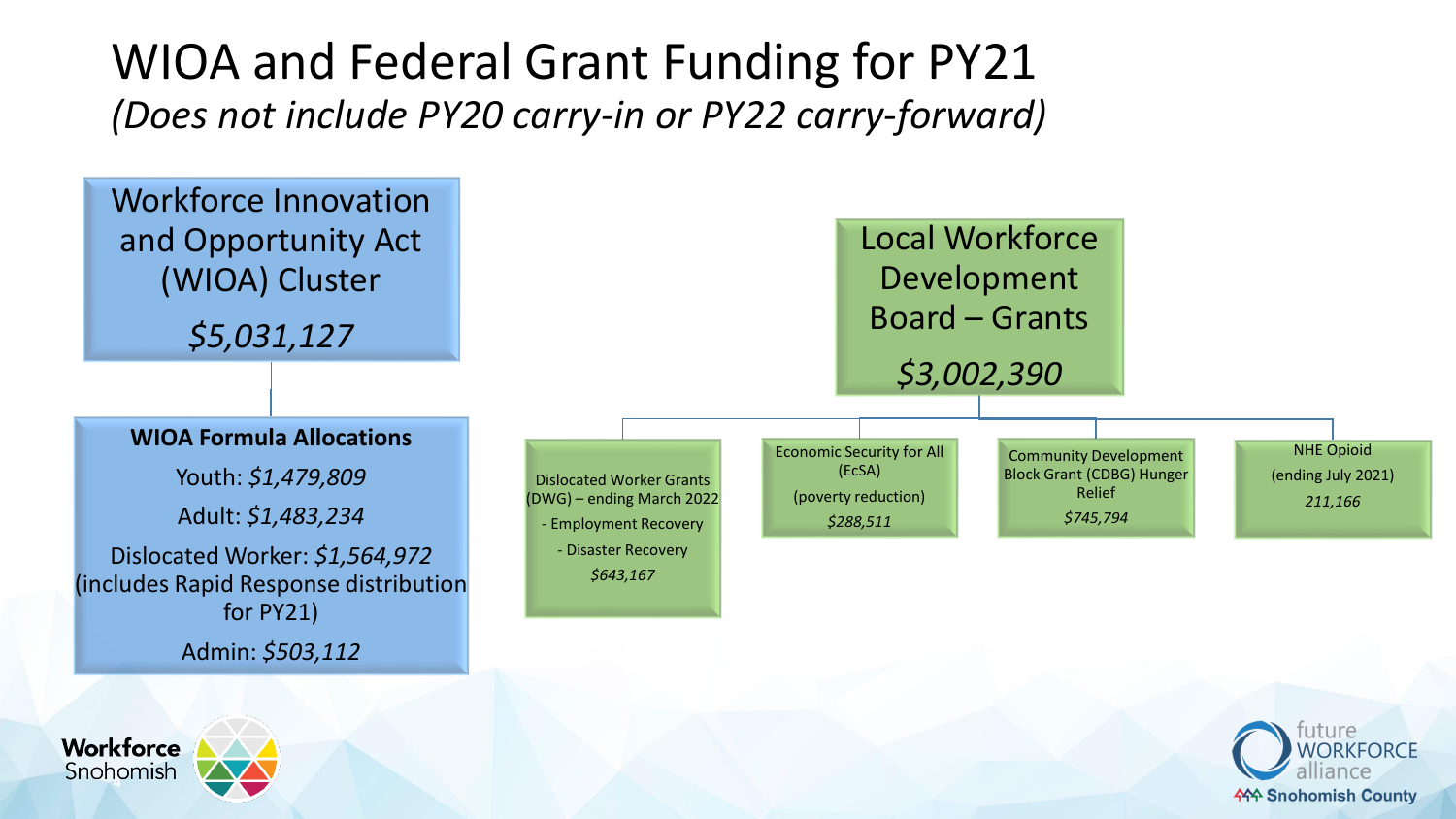## Historic WIOA Allocation for Snohomish County

• WIOA funds are at their highest since PY'06 but still below peak funding levels of PY'02 to PY'05.





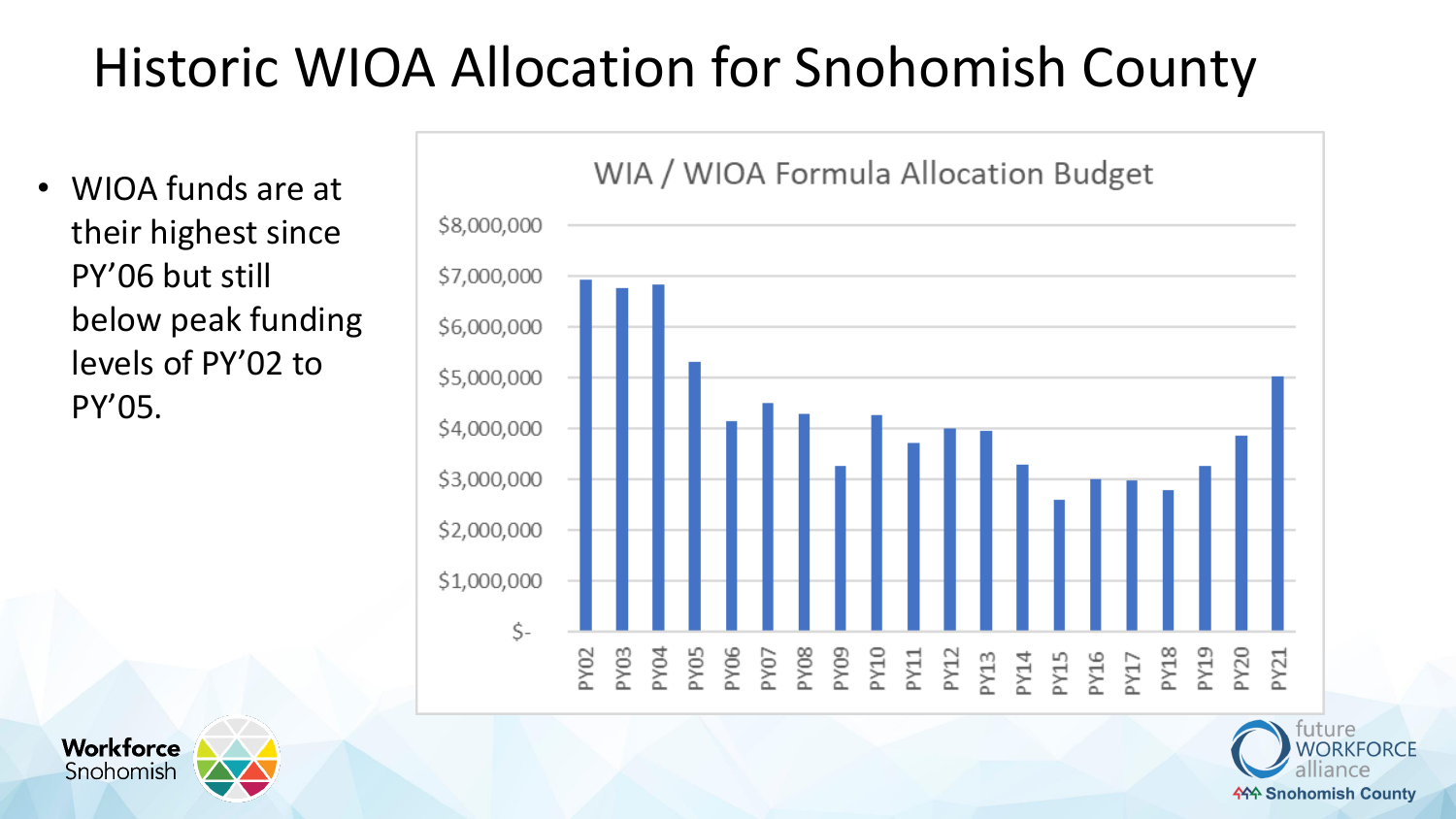## Workforce Snohomish Budget Comparison

- WIOA alone cannot meet the workforce needs in Snohomish County.
- Grants are a vital source to advance Board strategy and augment existing WIOA funding.
- Anticipate FWA Board engagement and support for future grant opportunities to meet workforce needs.







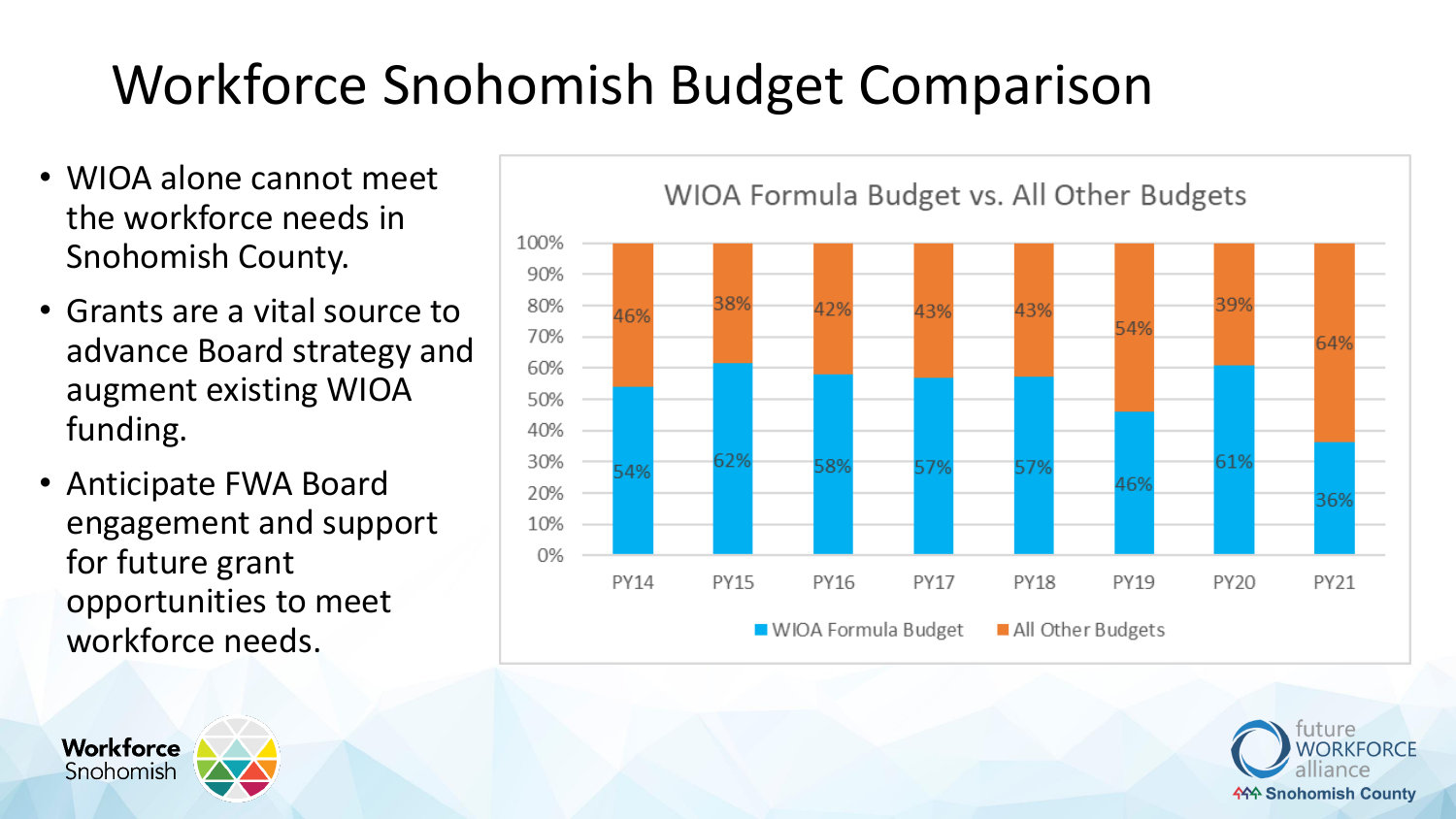## Workforce Snohomish PY21 Proposed Operating Budget

#### **FWA Board Approval**

### **Workforce Snohomish Budget**:

- Revenue: \$17.8M
- Expenses: \$17.3M
- Net Income: +\$450K

#### **FWA Approval**

- WIOA Cluster: \$6.45M
- LWDB Grants: \$3M

|                              | <b>WIOA</b><br><b>Cluster</b> | <b>LWDB</b><br><b>Grants</b> | <b>501c3</b><br><b>Grants</b> | <b>Unrestricted</b> | FY22 / PY 21<br>Proposed<br><b>Budget</b> | FY21 / PY 20<br><b>Approved</b><br><b>Budget</b> | Change $($ \$)   | Change<br>(%) |
|------------------------------|-------------------------------|------------------------------|-------------------------------|---------------------|-------------------------------------------|--------------------------------------------------|------------------|---------------|
| Revenue                      |                               |                              |                               |                     |                                           |                                                  |                  |               |
| <b>Grant Revenue</b>         | \$6,449,152                   | \$3,002,390                  | \$8,231,305                   | \$<br>95,000        | \$17,777,847                              | \$<br>6,688,080                                  | \$11,089,767     | 166%          |
| <b>Contributions Revenue</b> | \$                            | \$                           | \$<br>16,875                  | \$<br>185           | \$<br>17,060                              | \$                                               | \$<br>17,060     | N/A           |
| Program Income               | \$                            | \$                           | \$                            | \$                  | \$                                        | \$                                               | \$               | N/A           |
| Other Income                 | \$                            | \$                           | \$                            | \$<br>93            | \$<br>93                                  | \$<br>1,700                                      | \$<br>(1,607)    | $-95%$        |
| Interest Income              | \$                            |                              |                               | \$<br>144           | \$<br>144                                 | \$<br>1,100                                      | \$<br>(956)      | $-87%$        |
| <b>Total Revenue</b>         | \$6,449,152                   | \$3,002,390                  | \$8,248,180                   | \$<br>95,422        | \$17,795,144                              | 6,690,880                                        | \$11,104,264     | 166%          |
| <b>Expense</b>               |                               |                              |                               |                     |                                           |                                                  |                  |               |
| Personnel Expenses           | \$1,622,417                   | \$<br>236,604                | \$<br>807,171                 | \$<br>93,855        | \$2,760,047                               | \$<br>1,977,234                                  | \$<br>782,813    | 40%           |
| Subrecipient                 | \$4,062,896                   | \$2,679,168                  | \$6,530,814                   | \$<br>5,000         | \$13,277,878                              | \$<br>3,800,384                                  | \$<br>9,477,494  | 249%          |
| <b>WorkSource Center</b>     | Ś<br>135,086                  | 4,536<br>Ş                   | 28,715<br>\$.                 | \$<br>5,793         | \$<br>174,129                             | \$<br>290,480                                    | \$<br>(116, 351) | $-40%$        |
| Travel and Training          | \$<br>57,596                  | \$<br>9,435                  | \$<br>18,590                  | \$<br>3,774         | \$<br>89,394                              | \$<br>52,261                                     | \$<br>37,133     | 71%           |
| <b>Professional Fees</b>     | \$<br>130,282                 | \$<br>9,050                  | \$<br>120,499                 | \$<br>65,783        | \$<br>325,615                             | \$<br>58,260                                     | \$<br>267,355    | 459%          |
| Office & Furniture           | \$<br>8,106                   | \$<br>4,306                  | \$<br>4,566                   | \$<br>2,989         | \$<br>19,969                              | \$<br>11,963                                     | \$<br>8,006      | 67%           |
| Communication                | \$<br>18,982                  | \$<br>7,681                  | \$<br>7,705                   | \$<br>931           | \$<br>35,299                              | \$<br>14,549                                     | \$<br>20,750     | 143%          |
| Facilities                   | \$<br>111,434                 | \$<br>16,651                 | \$<br>57,109                  | \$<br>7,753         | \$<br>192,948                             | \$<br>201,814                                    | \$<br>(8,866)    | $-4%$         |
| Equipment                    | \$<br>52,809                  | \$<br>7,983                  | \$<br>24,531                  | \$<br>2,700         | \$<br>88,022                              | \$<br>37,837                                     | \$<br>50,185     | 133%          |
| Membership & Dues            | \$<br>77,730                  | \$<br>1,921                  | \$<br>5,183                   | \$<br>3,031         | \$<br>87,864                              | \$<br>35,652                                     | \$<br>52,212     | 146%          |
| Other                        | \$                            | Ś                            |                               | \$                  | \$                                        | \$                                               | \$               | N/A           |
| Indirect                     | \$<br>171,814                 | \$<br>25,056                 | 85,479                        | \$<br>9,939         | \$<br>292,289                             | \$<br>208,651                                    | \$<br>83,638     | 40%           |
| <b>Total Expenses</b>        | \$6,449,152                   | \$3,002,390                  | \$7,690,364                   | \$<br>201,548       | \$17,343,454                              | \$<br>6,689,085                                  | \$10,654,369     | 159%          |
| <b>Net Operating Income</b>  | \$<br>0                       | \$<br>(0)                    | \$<br>557,816                 | \$<br>(106, 126)    | $\dot{\mathsf{s}}$<br>451,690             | \$<br>1,795                                      | \$<br>449,895    | 25064%        |



uture **NORKEORCE 444 Snohomish County**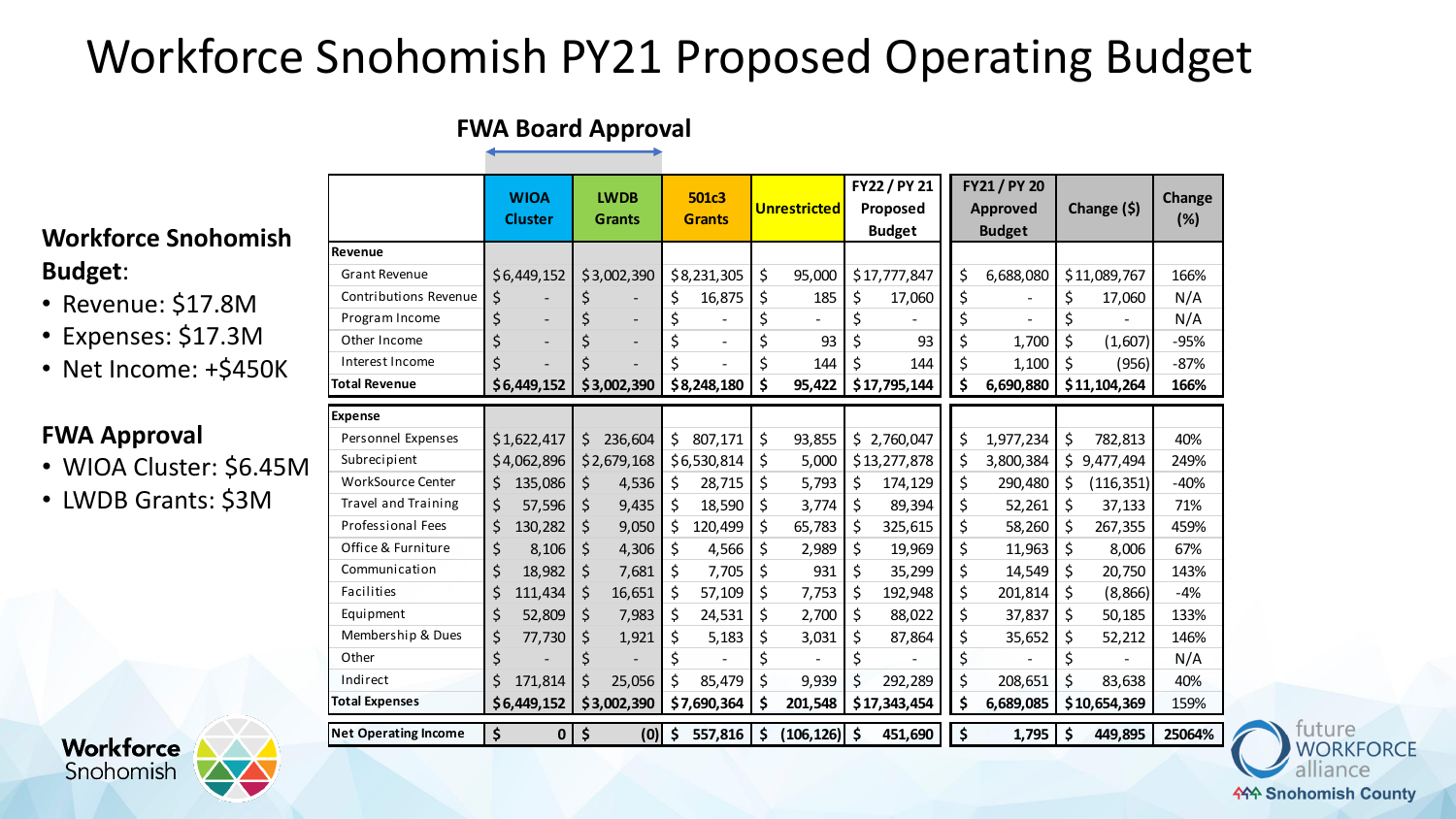## Snapshot of Changes from PY20 Budget

**Total Revenue**– Overall 166% Increase from FY21 / PY20

**Total Expenses**– Overall 159% Increase from PY19

- Salaries and Benefits: Increase of \$782,813 40%
- Subrecipient Contracts: Increase of \$9,477,494 249%
	- o Includes FWA staff funding of \$434,325
	- o \$300,000 reserve for strategic planning implementation
- Travel & Training: Increase of \$37,133 71%
- Professional Fees: Increase of \$267,355 459%
- Communications and Outreach: Increase of \$20,750 143%
- Membership and Dues: Increase of \$52,212 146%